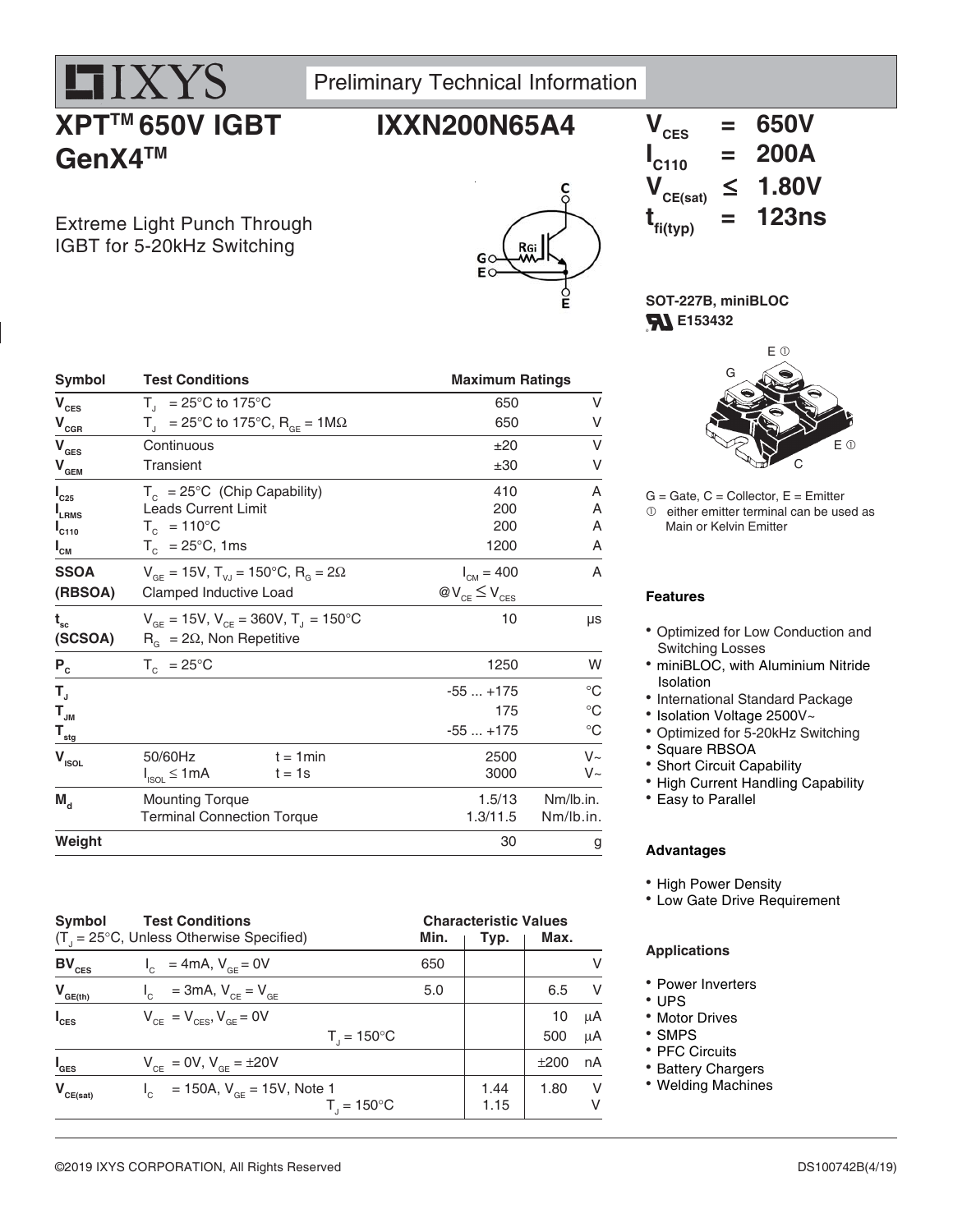|                                         | <b>Symbol Test Conditions</b><br>$(T_{\text{I}} = 25^{\circ} \text{C}$ Unless Otherwise Specified) | Min. | <b>Characteristic Values</b><br>Typ. | Max.          |
|-----------------------------------------|----------------------------------------------------------------------------------------------------|------|--------------------------------------|---------------|
| $g_{\rm fs}$                            | $I_c = 60A$ , $V_{CF} = 10V$ , Note 1                                                              | 48   | 80                                   | S             |
| $\mathbf{C}_{\text{ies}}$               |                                                                                                    |      | 7400                                 | pF            |
| $\mathbf{C}_{_{\mathrm{oes}}}$          | $V_{CF} = 25V$ , $V_{GF} = 0V$ , f = 1MHz                                                          |      | 526                                  | pF            |
| $\mathbf{C}_{\mathrm{res}}$             |                                                                                                    |      | 370                                  | pF            |
| $R_{\text{Gi}}$                         | <b>Integrated Gate Resistor</b>                                                                    |      | 4                                    | Ω             |
| $\mathbf{Q}_{_{\mathrm{g}}}$            | $I_c = 200A$ , $V_{GE} = \pm 15V$ , $V_{CE} = 0.5 \cdot V_{CES}$                                   |      | 930                                  | nС            |
| $\mathbf{t}_{\text{\tiny{d(0n)}}}$      |                                                                                                    |      | 260                                  | ns            |
| $t_{ri}$                                | Inductive load, $T_1 = 25^{\circ}C$                                                                |      | 120                                  | ns            |
| $\mathsf{E}_{_{\sf on}}$                | $I_c = 100A, V_{GF} = \pm 15V$                                                                     |      | 4.4                                  | mJ            |
| $t_{\text{\tiny{d(off)}}}$              | $V_{CF} = 300V, R_{G} = 2Ω$                                                                        |      | 540                                  | ns            |
| $t_{fi}$                                | Note 2                                                                                             |      | 123                                  | ns            |
| $E_{\rm_{off}}$                         |                                                                                                    |      | 4.6                                  | mJ            |
| $t_{\text{\tiny{d(0n)}}}$               |                                                                                                    |      | 170                                  | ns            |
| $t_{ri}$                                | Inductive load, $T_{\parallel}$ = 150°C                                                            |      | 144                                  | ns            |
| $\mathsf{E}_{_{\sf on}}$                | $I_c = 100A, V_{GF} = \pm 15V$                                                                     |      | 6.1                                  | mJ            |
| $t_{\text{\tiny{d(off)}}}$              | $V_{CF} = 300V, R_{G} = 2\Omega$                                                                   |      | 420                                  | ns            |
| $t_{fi}$                                | Note 2                                                                                             |      | 290                                  | ns            |
| $\mathsf{E}_{\underline{\mathsf{off}}}$ |                                                                                                    |      | 6.7                                  | mJ            |
| $\mathbf{R}_{\text{thJC}}$              |                                                                                                    |      |                                      | 0.12 °C/W     |
| $\mathbf{R}_{\text{thCS}}$              |                                                                                                    |      | 0.05                                 | $\degree$ C/W |

# **IXXN200N65A4**



| <b>SYM</b>     | <b>INCHES</b> |       | MILLIMETERS |       |  |
|----------------|---------------|-------|-------------|-------|--|
|                | МIИ           | MAX   | МIИ         | MAX   |  |
| А              | 1.224         | 1.260 | 31.10       | 32.00 |  |
| В              | .303          | .327  | 7.70        | 8.30  |  |
| С              | .161          | .173  | 4.10        | 4.40  |  |
| D              | .161          | .173  | 4.10        | 4.40  |  |
| Е              | .161          | .173  | 4.10        | 4.40  |  |
| F              | .587          | .598  | 14.90       | 15.20 |  |
| G              | 1.181         | 1.201 | 30.00       | 30.50 |  |
| Н              | 1.488         | 1.508 | 37.80       | 38.30 |  |
| J              | .461          | .484  | 11.70       | 12.30 |  |
|                | .030          | .033  | 0.75        | 0.85  |  |
| М              | .492          | .512  | 12.50       | 13.00 |  |
| Ñ              | .984          | 1.004 | 25.00       | 25.50 |  |
| $\overline{0}$ | .075          | .087  | 1.90        | 2.20  |  |
| S              | .181          | .193  | 4.60        | 4.90  |  |
| U              | .000          | .005  | 0.00        | 0.13  |  |

#### Notes:

**HIYYS** 

- 1. Pulse test,  $t \le 300 \mu s$ , duty cycle,  $d \le 2\%$ .
- 2. Switching times & energy losses may increase for higher  $\mathsf{V}_{\mathsf{CE}}$ (clamp),  $\mathsf{T}_{\mathsf{J}}$  or  $\mathsf{R}_{\mathsf{G}}$ .

#### **PRELIMINARY TECHNICAL INFORMATION**

The product presented herein is under development. The Technical Specifications offered are derived from data gathered during objective characterizations of preliminary engineering lots; but also may yet contain some information supplied during a pre-production design evaluation. IXYS reserves the right to change limits, test conditions, and dimensions without notice.

IXYS Reserves the Right to Change Limits, Test Conditions, and Dimensions.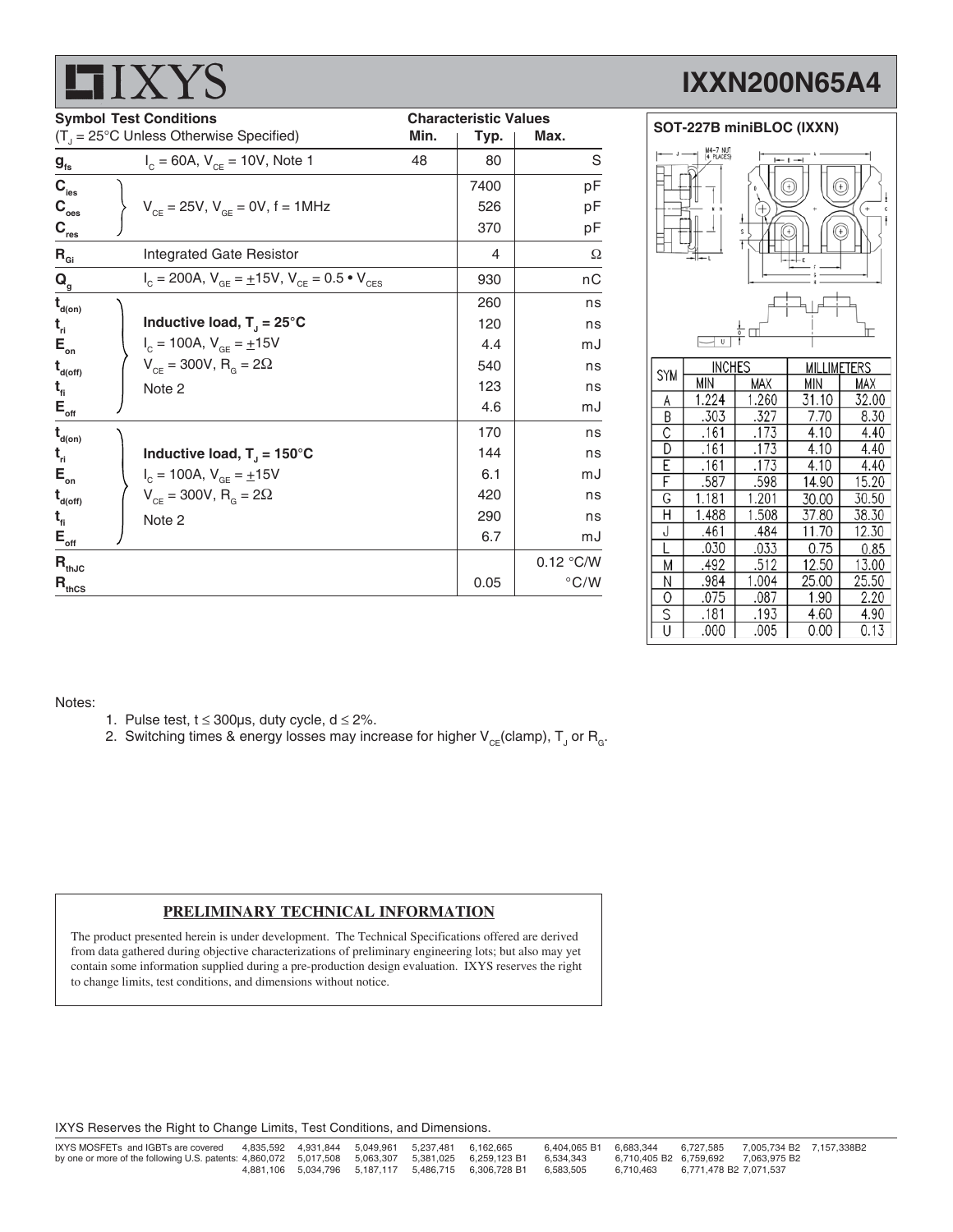



Fig. 2. Extended Output Characteristics @ T<sub>J</sub> = 25<sup>°</sup>C



Fig. 4. Dependence of V<sub>CE(sat)</sub> on **Junction Temperature**





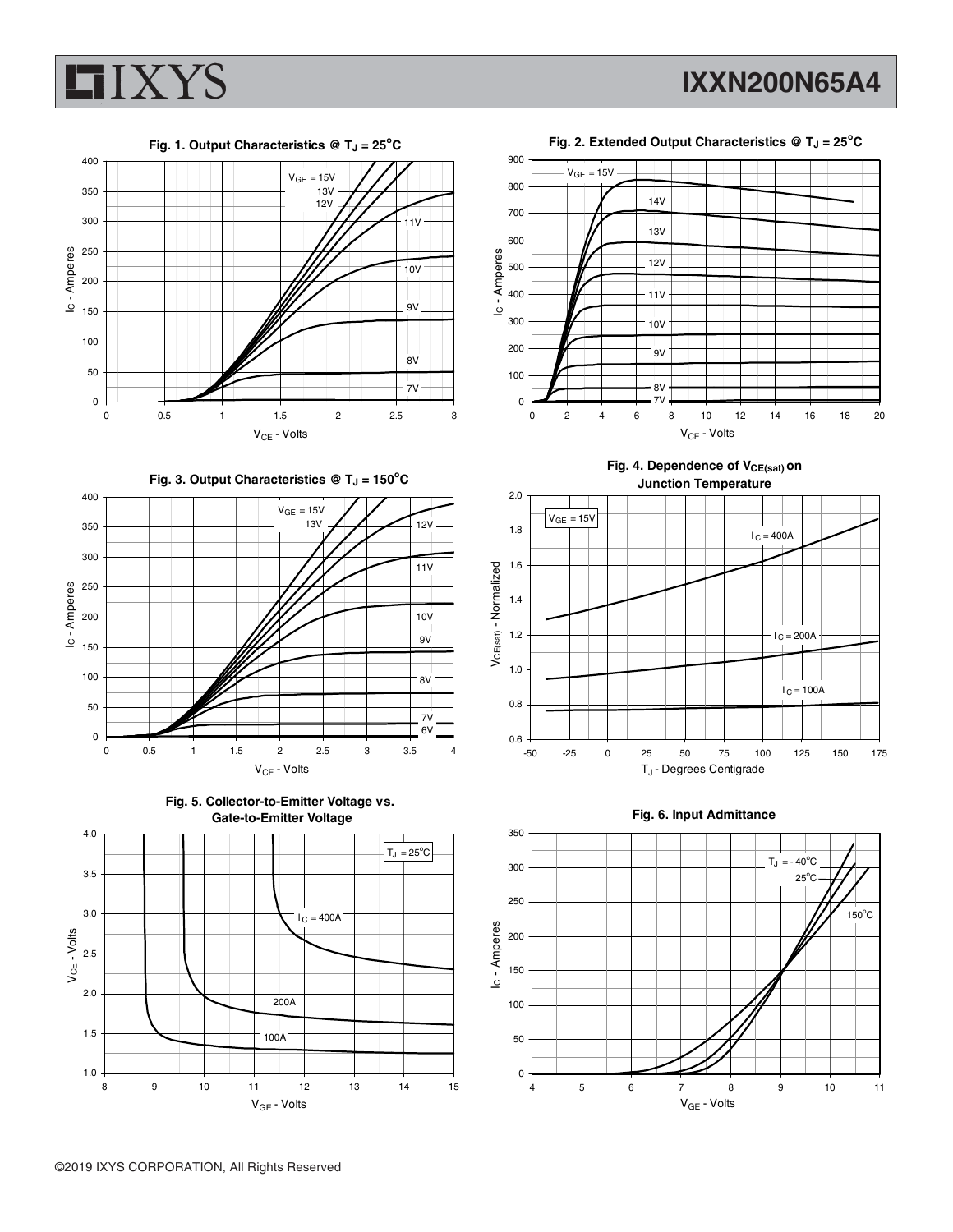

120

140

## **IXXN200N65A4**



 $T_J = -40^{\circ}C$ 





15



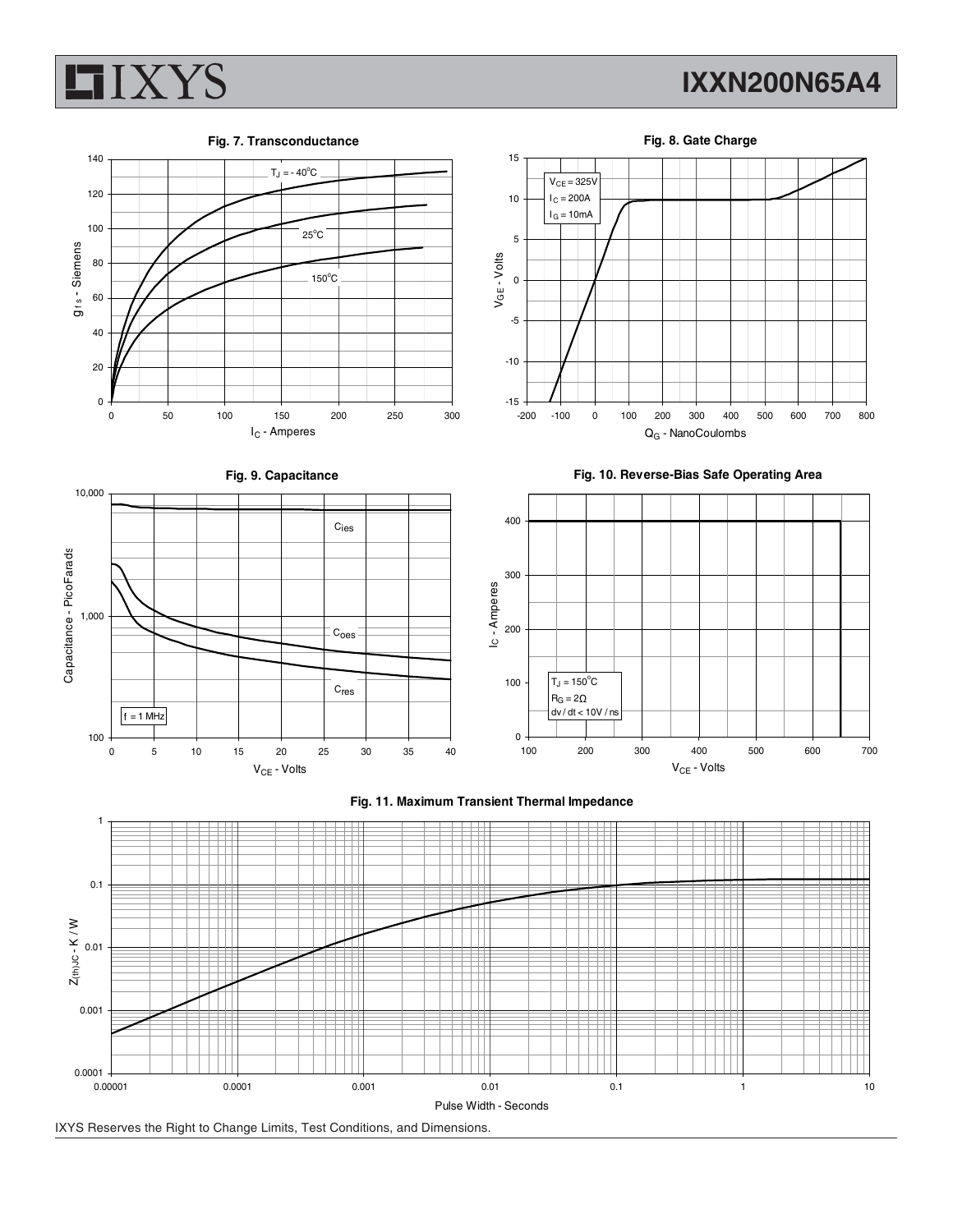

**IXXN200N65A4**



**Fig. 14. Inductive Switching Energy Loss vs.**









**Fig. 15. Inductive Turn-off Switching Times vs. Gate Resistance**





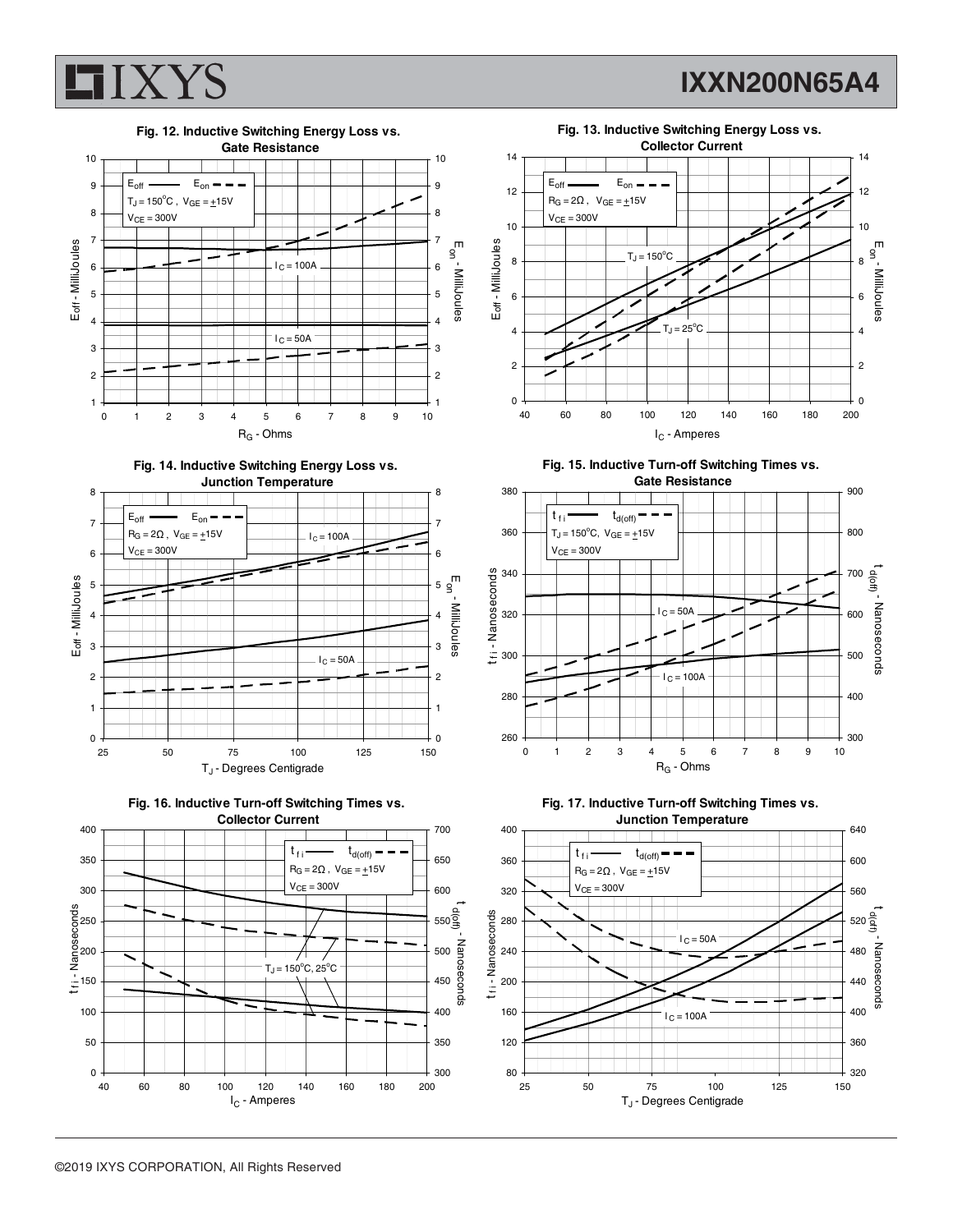

**IXXN200N65A4**







![](_page_5_Figure_5.jpeg)